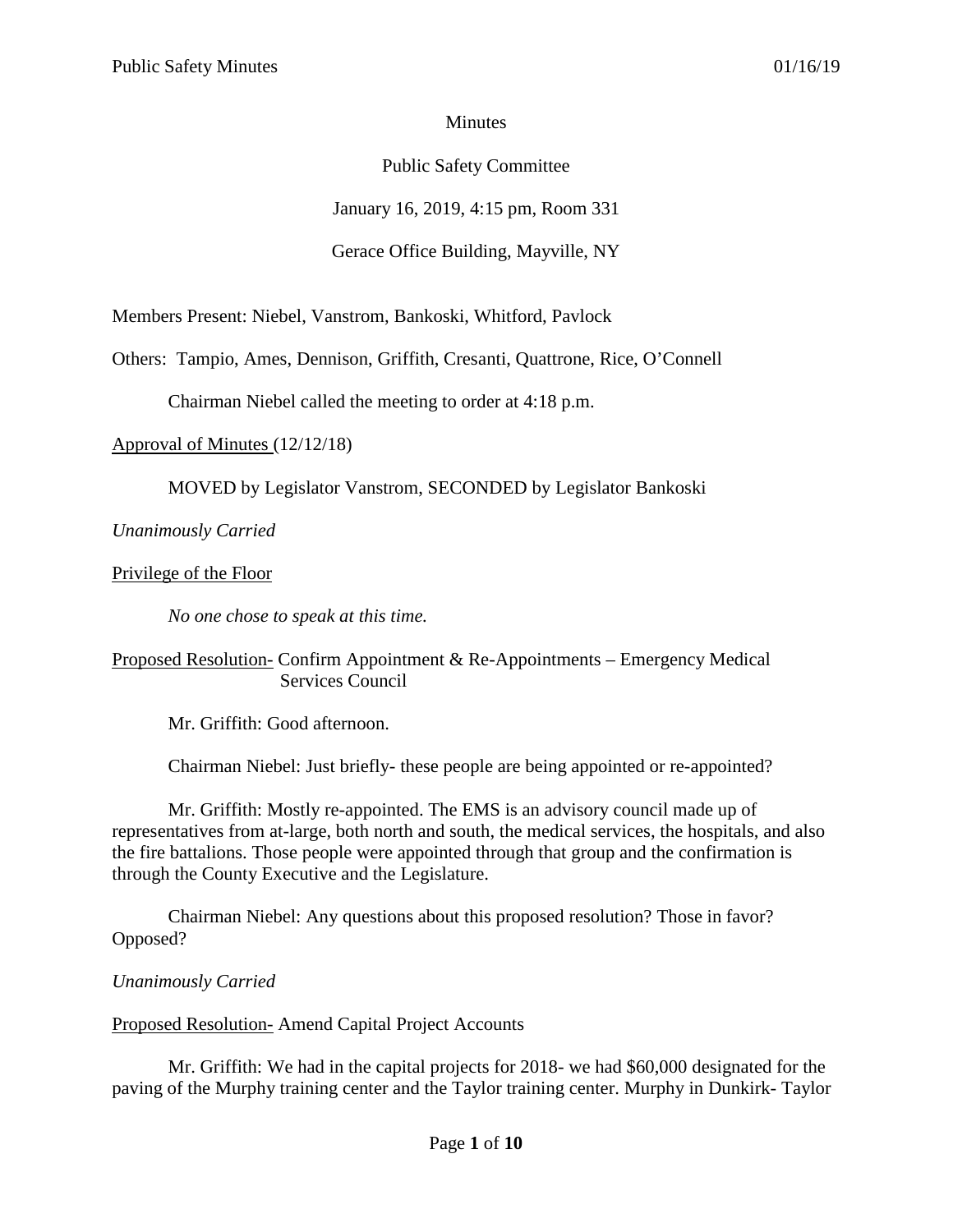in Jamestown. We were able to work with the DPF and get millings put in and then working with DPF Director Bentley, he stated that as long as he had millings he could help take care of our driveways. So, what we need done is we need to put alarm systems in those two buildings. We have quite a few assets in there in the form of wide screen televisions, computer, projectors and things like that. If you're familiar with either one of those training centers- they are both the same. The classroom areas are way in the back. You can't see once you're back. You could never see from the street if someone was there. So, to protect those assets we need to add the security systems. We had two bids on the security system, one from a vendor through the County and one through FS, which we use in our building. FS is a bid you have there for that amount. It was by far and away the cheaper of the two and by moving those monies through capital projects we could take part of that \$60,000 and put those security systems in plus the first year monitoring. It's important to get the first year monitoring because we didn't have that money in the budget. After this, we would put money in the budget for the monitoring.

The other part of that is for an ambulance. In the 2019 budget we have \$6,500 to buy a used ambulance. \$6,500 will buy an ambulance, but \$30,000 will buy a much better ambulance. It's going to be much more reliable, much less maintenance, and much cheaper to maintain and cheaper to keep running on the road. By taking the money from the capital project and refunding the rest of it, which we don't need, we're actually in a way saving the County money by doing it this way as opposed to doing a paving project. By working with DPF and inter facility work we really made out what I think is a great program for the County to do this and to get up and going.

Chairman Niebel: John, just a quick question. So, the county ambulance- to get it up and going is going to be how much?

Mr. Griffith: We're looking to spend about \$30,000 for an ambulance. That will buy a much better ambulance than what \$6,500 will buy.

Chairman Niebel: OK. Above and beyond the \$6,500 that we talked about?

Mr. Griffith: We would put the \$6,500 with it to stock it and get it up and running. So, we could go about \$36,500. We also have two ambulances up in our building that would trade in. I don't believe there's a lot of money in those. One was the old fire police ambulance, which is pretty shot and the other is the old DA's investigation ambulance, which he signed over to me and said I could do whatever I wanted with as long as I got rid of it. So, we would put those up for sale and put that money also towards an ambulance. A new ambulance is about \$200,000. Our home department just bought one for \$200,000. Our old ambulance we sold for \$8,000, but it was an old ambulance. \$30,000 will buy you a really good ambulance with a lot more lifeprobably a southern one that will run without maintenance costs and give us good return on our investment.

Legislator Bankoski: Have you shopped around for this?

Mr. Griffith: We haven't shopped because we didn't know how much money we would have until got done. We've looked at ambulances and there's a lot of used ambulances out there. Good ambulances in this price range- low mileage, diesels, automatic transmissions-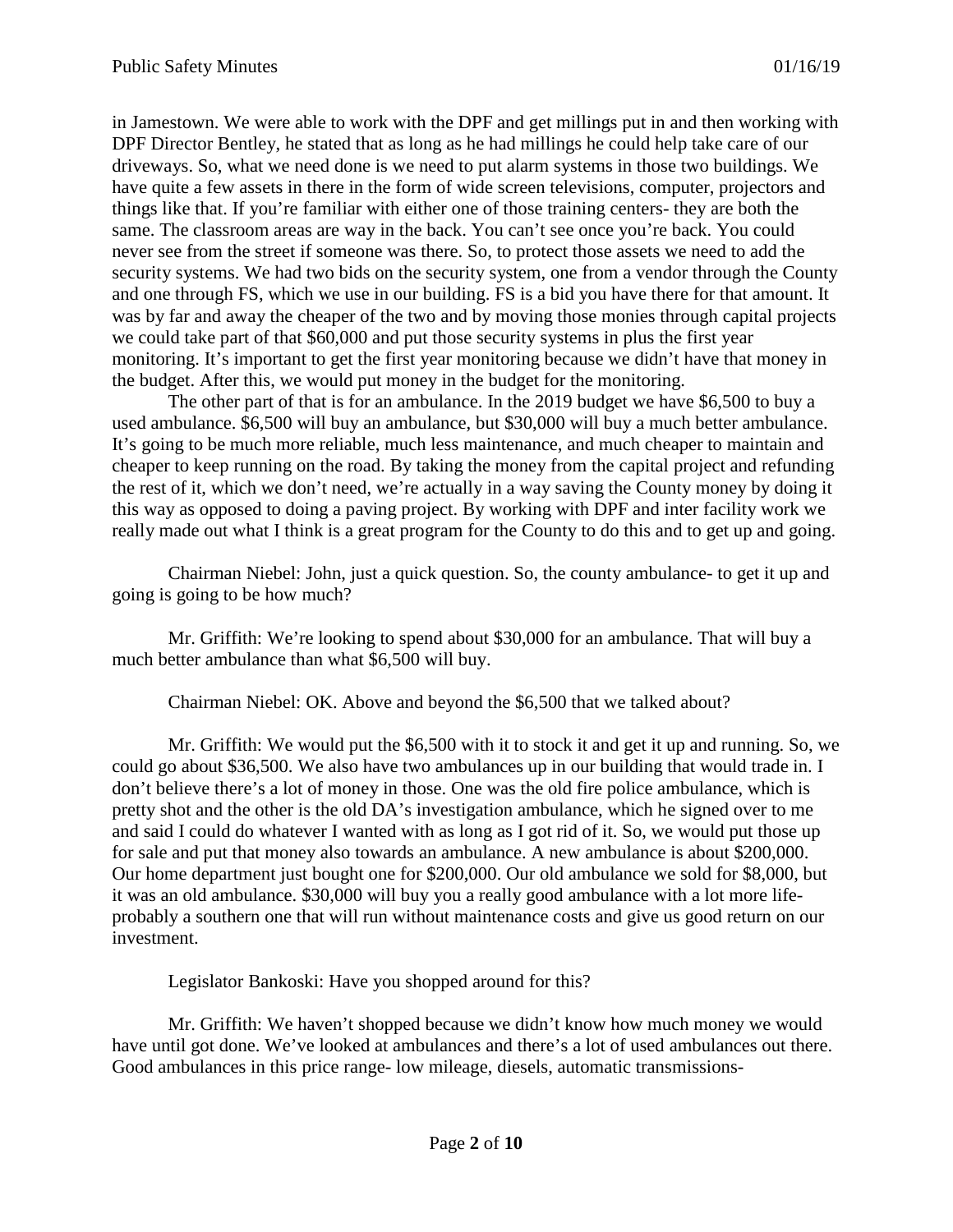Legislator Vanstrom: I'm not opposed to this transition, I'm not. It sounds like a good idea, but we just got asked to- we just talked about an ambulance recently. We just talked about these used vehicles being sufficient. I mean, I'm not opposed to what you're asking for, but-

Mr. Griffith: We did-

Legislator Vanstrom: I feel like this is deja vu. We just talked about these other vehicles being sufficient for the program expansion.

Chairman Niebel: Lisa I would just like to add to that. John, have you checked with some of the other departments just to see if they have ambulances that they might be willing to sell the County for little to nothing? One department in particular- Lakewood. Don't they have an extra-

Mr. Griffith: They have two ambulances in service. They're using both of them.

Chairman Niebel: Do they have another one besides-

Mr. Griffith: No, just the two.

Legislator Bankoski: I can speak to that. Dunkirk has two but usually by the time Dunkirk is done with one of them it's pretty much worn out.

Mr. Griffith: I can tell you this. I'm not going to spend \$45,000 on an ambulance if I can buy as good of an ambulance for \$15,000 or \$10,000.

Chairman Niebel: You don't think there are any out there?

Mr. Griffith: There are no local ambulances right now on the market place in Chautauqua County. There are departments who are talking about buying ambulances in 2019 or 2020, but there are no ambulances on the marketplace right now.

Chairman Niebel: One of them is Lakewood?

Mr. Griffith: No.

Chairman Niebel: OK, I thought they were.

Mr. Griffith: The easiest and cleanest way would be to get one of those ambulances, without a doubt.

Chairman Niebel: Yeah.

Mr. Griffith: To be honest with you-

Chairman Niebel: And cheaper.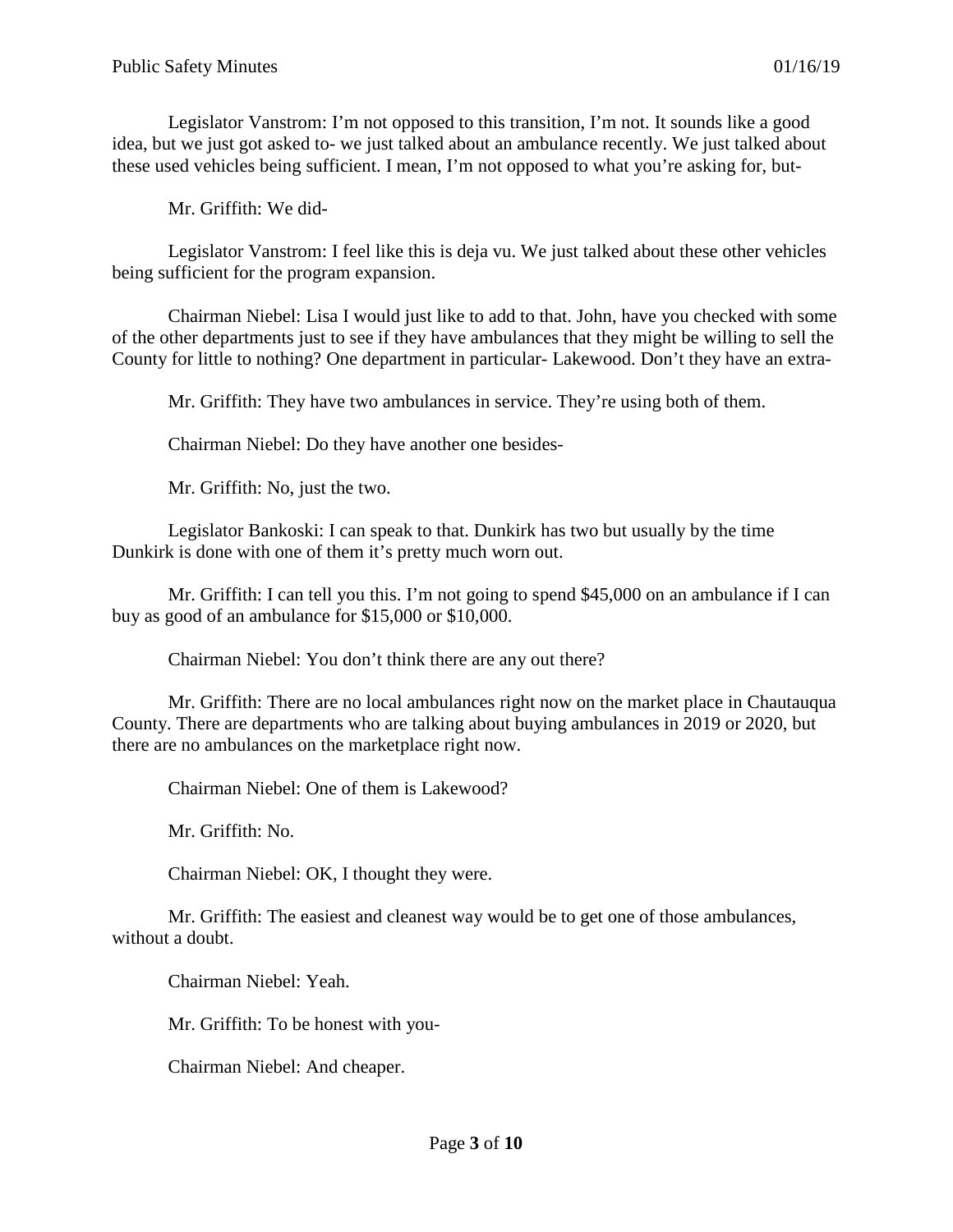Mr. Griffith: As budget conscious as I am for my budget, if I could buy a really good ambulance for a lot less money, I would like to and I can promise you I would do it.

Chairman Niebel: OK.

Mr. Griffith: But I need to have the flexibility to shop for an ambulance in a different price range if possible.

Chairman Niebel: OK. Any further questions for John? Those in favor? Opposed?

## *Unanimously Carried*

## Proposed Resolution- Authorize Agreement Between Chautauqua County and City of Dunkirk for ALS-BLS Medicare Billing

Chairman Niebel: John, I saw the write up's in the paper.

Mr. Griffith: I didn't realize that they had voted on it.

Chairman Niebel: Well, the big article was for Tuesday and there was a smaller article in the paper today that it had passed. Maybe you could just touch on the highlights of that.

Mr. Griffith: So, what we're looking at is a billing agreement where- because Dunkirk is a city ambulance; city ambulances are totally different than volunteer ambulances and they can bill. Voluntary ambulances in New York State cannot bill. So, when we operate with the City of Jamestown or the City of Dunkirk in their ambulance, because they're the billing service only one party can bill for an ambulance transport. So, Dunkirk will do the billing and they'll bill at an ALS rate if we're providing ALS service in the back of their ambulance, which is much higher than their BLS rate. Whatever they receive in their monies, they'll give us 40% of the money they received to pay for our ALS piece of that transport. So, if they get \$500 we'll get 40% of that.

Legislator Vanstrom: Nice.

### *(Cross-talk)*

Mr. Griffith: Which is better than what we're getting now, which is nothing. As a side note to that we did meet with the City of Jamestown this week and talk with them about ambulance services going forward. I think we're a long ways with- because Jamestown does not bill, but we did talk to them about how we would work with their ambulance service in the future. We do a lot of work in the City of Jamestown, actually more than we do in the City of Dunkirk because they only have one ambulance and the City of Dunkirk does have two ambulances and they also have Fredonia, which is very close by. This is something we really worked on. We worked hard with Kurt Gustafson from the Law Department, Chief Mike Edwards from Dunkirk Fire was instrumental in getting this done and I think this is really a great deal for everybody going forward.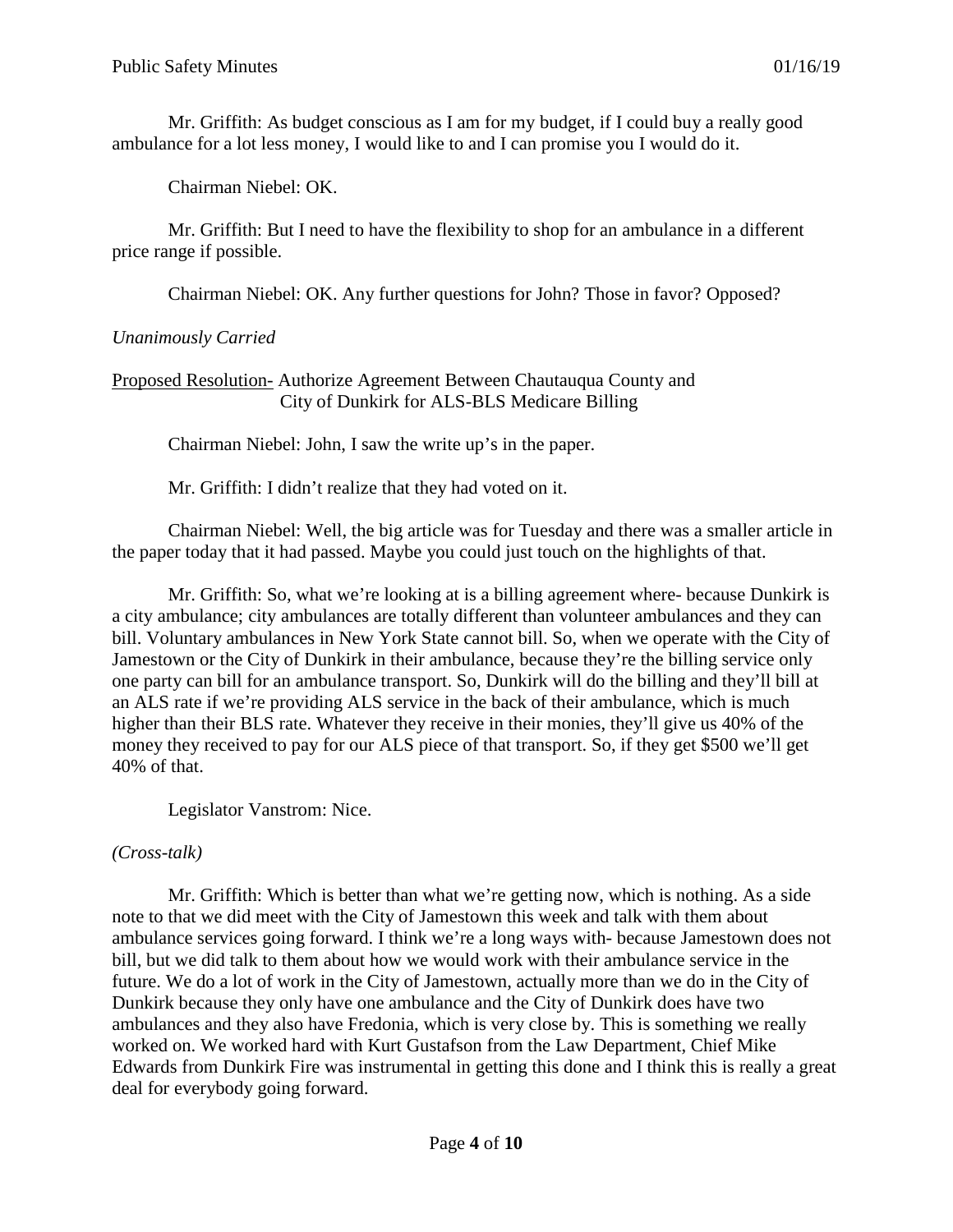Chairman Niebel: John, just a quick question. The 40% that the city will bill will be coming back to us? Are you happy with that amount?

Mr. Griffith: I think that's very fair. Oh yeah.

Chairman Niebel: I did too, but I don't have anything to base that on.

Mr. Griffith: I think it's very fair because they're providing the transportation and we just have our medic in the back and the supplies.

Chairman Niebel: OK.

Mr. Griffith: This really is-

*(Cross-talk)*

Mr. Griffith: This allows us to capture the cost that we're putting into the call plus some.

Chairman Niebel: OK. That's a lot better than what it was.

Legislator Vanstrom: 40% is better than zero.

Chairman Niebel: Because we now have the agreement with the City of Dunkirk do you think we can get one with Jamestown? Besides Jamestown was there another community that we were trying to work with?

Mr. Griffith: We probably will work with Fredonia although we don't do much with Fredonia. They have a more robust system than some. Yes, we'd be looking to go forward. Jamestown has to start the first piece. They have to start to bill for their service first and then we could look at collecting something similar to this.

Chairman Niebel: Possibly they could set up a billing system similar to what the City of Dunkirk does. Anymore questions for John?

Legislator Whitford: Do you have scheduled meetings with Jamestown to try and work through this?

Mr. Griffith: We met with Chief Snellings of public safety and we met with Deputy Chief Salemmi last week and I think we're going to continue to meet with them going forward as we talk about EMS coverage in the City of Jamestown.

Legislator Whitford: It would actually benefit them too because they really haven't done *(inaudible.)*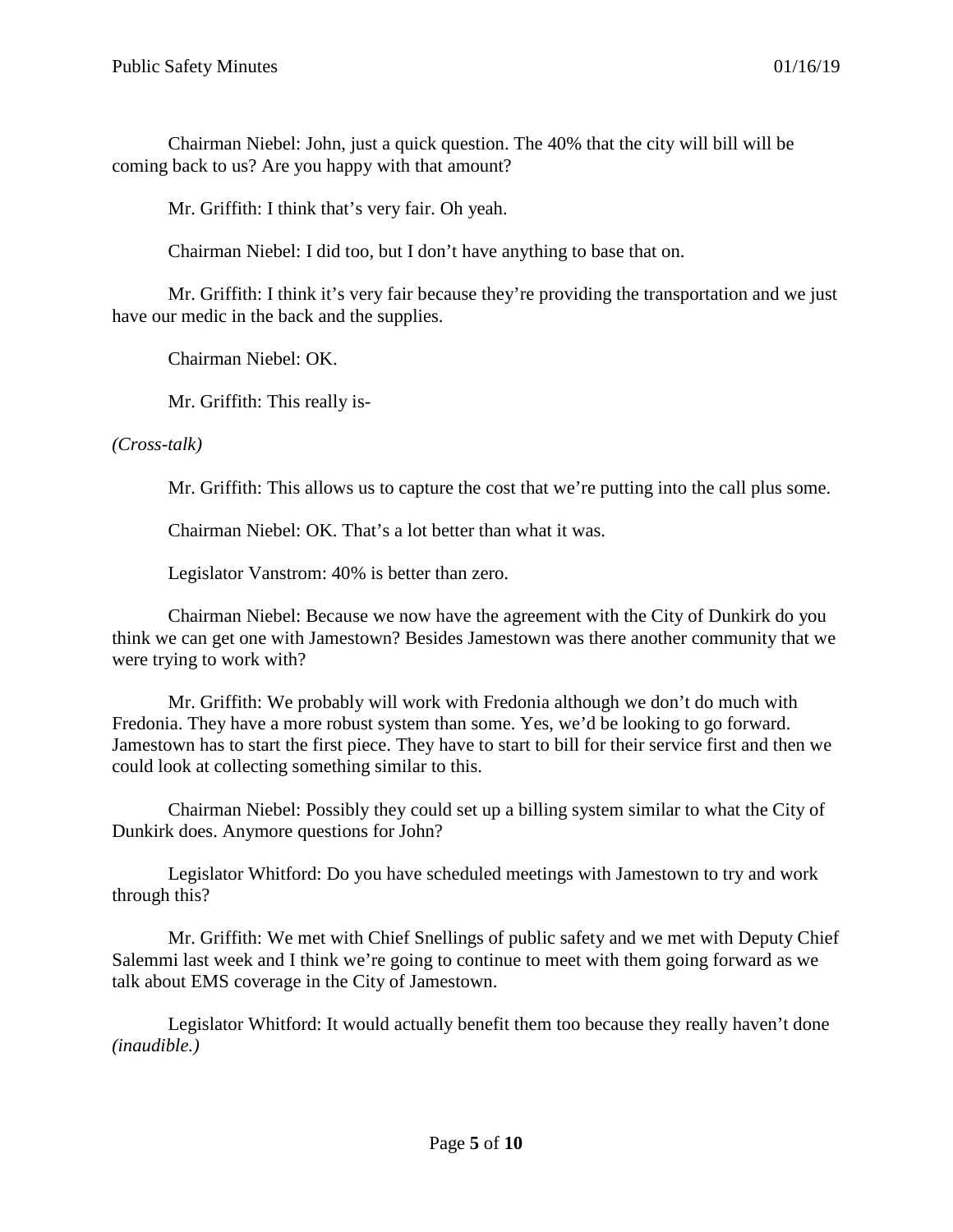Mr. Griffith: They have a unique situation down there. It's really tough to explain, but it's different.

Legislator Pavlock: Do you think they plan on putting anymore ambulances in the new plan? Are they looking that way or are they looking at staying with one?

Mr. Griffith: In the City of Jamestown? I really don't know what their plans are. I think it's pretty well known that the City of Jamestown is quite cash strapped. They're struggling to come up with what they can do. So, we will assist them from the County's side and I know the volunteers assist them a lot. They're going into the city on a regular basis. I'm very thankful for the volunteer departments who respond. They do it without hesitation, which is really nice that they'll do that.

Chairman Niebel: Lakewood and Falconer?

Mr. Griffith: Lakewood, Celeron, Fluvanna, Falconer-

Legislator Vanstrom: Celeron only has 15 members now.

Mr. Griffith: But they take their ambulance into the City because if they go in and there's an engine company, an engine company has an EMT so they can use their ambulance and an EMT from the City fire.

Chairman Niebel: Alright. Any other questions?

Mr. Griffith: One quick thing on the city. The city works the other way, too. The last couple of fires we've had, especially the two in Falconer, they were the first engine companies on scene and the first companies putting water on those fires. So, we have a good relationship with the city. It doesn't just go one way, it goes both ways. Their fire service is a good asset to the communities around the city.

Chairman Niebel: Any other questions from John? Those in favor? Opposed?

## *Unanimously Carried*

Proposed Resolution- Authorize Acceptance of Indigent Legal Services Grant for the Period of July 1, 2017 to June 30, 2020

Mr. Rice: I'm Pat Rice and I'm here for the Public Defender's Office. Ned is in the middle of a trial, so he's been tied up. My understanding is that ILS has offered \$300,000 to cover the period in question. It's basically reimbursement to the County for monies that have already been expended and for future monies to be expended.

Chairman Niebel: It's a \$300,000 grant.

Mr. Rice: For three years.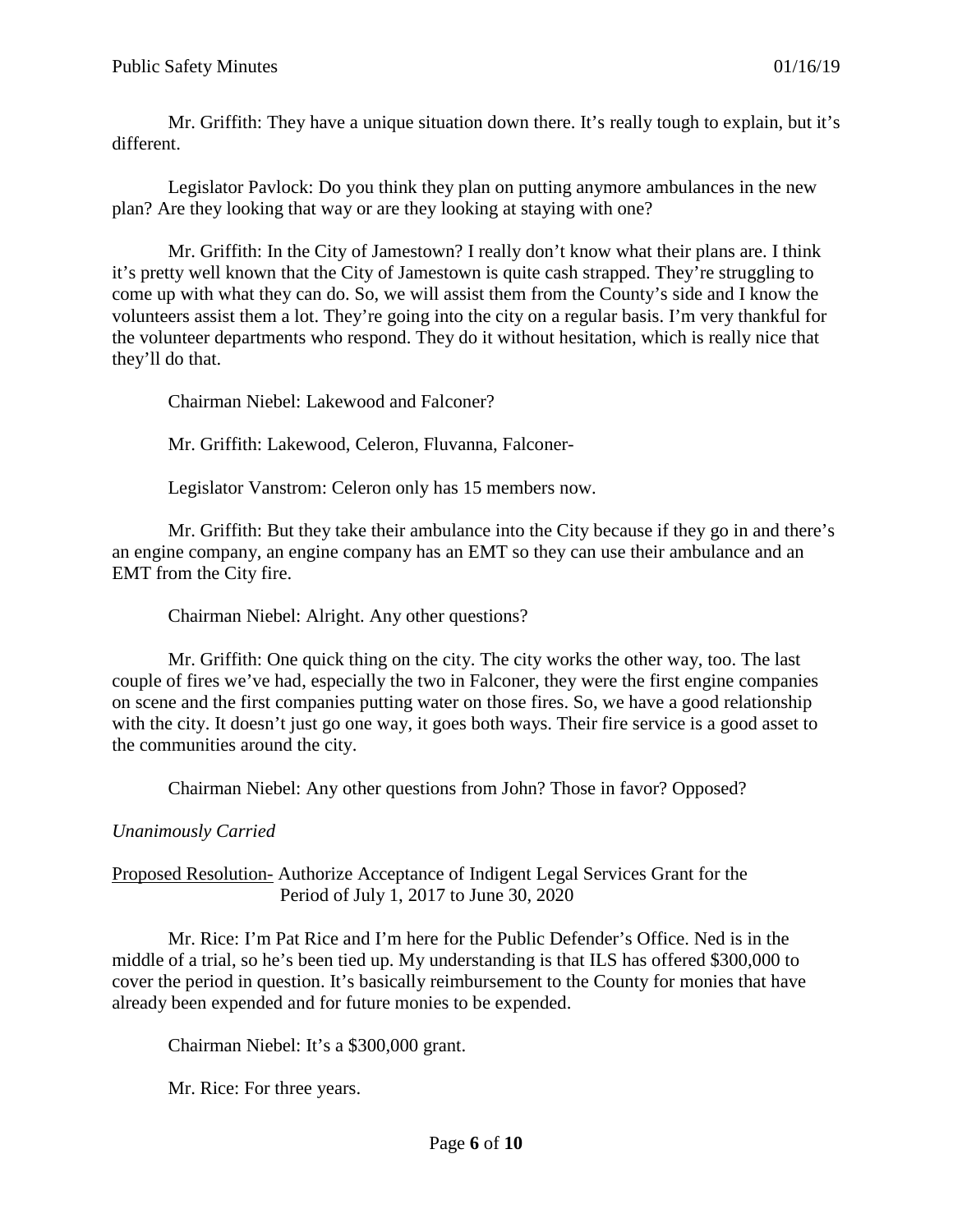Chairman Niebel: We'll take it. This offsets some of the monies that we've already expended?

Mr. Rice: Right.

Chairman Niebel: Alright.

Legislator Vanstrom: I support this good program and I think we should take this grant.

Chairman Niebel: Any questions for Pat? Those in favor? Opposed?

### *Unanimously Carried*

Proposed Resolution- Authorize Agreement with Silver Creek Central School District for School Resource Officer

Chairman Niebel: Congratulations on your recent election.

Sheriff Quattrone: Thank you.

Chairman Niebel: Folks, do you want to just go over this briefly?

Sheriff Quattrone: Both of these are existing contracts that we have with the schools. We just have to renew them at the first of the year and they're budget neutral.

Chairman Niebel: Somebody has been coached.

### *(Cross-laughter)*

Legislator Vanstrom: They're the same amount and they're the same account number too.

Chairman Niebel: Yeah. I do have a question on Forestville because last year Forestville was \$62,000 and it's gone up a little bit this year. Is there a reason for that?

Ms. Cresanti: That is because Forestville didn't have their contract for the full year last year. They started in February or March of last year.

Chairman Niebel: Oh, OK. Any further questions on the Silver Creek resource officer? Those in favor? Opposed?

*Unanimously Carried*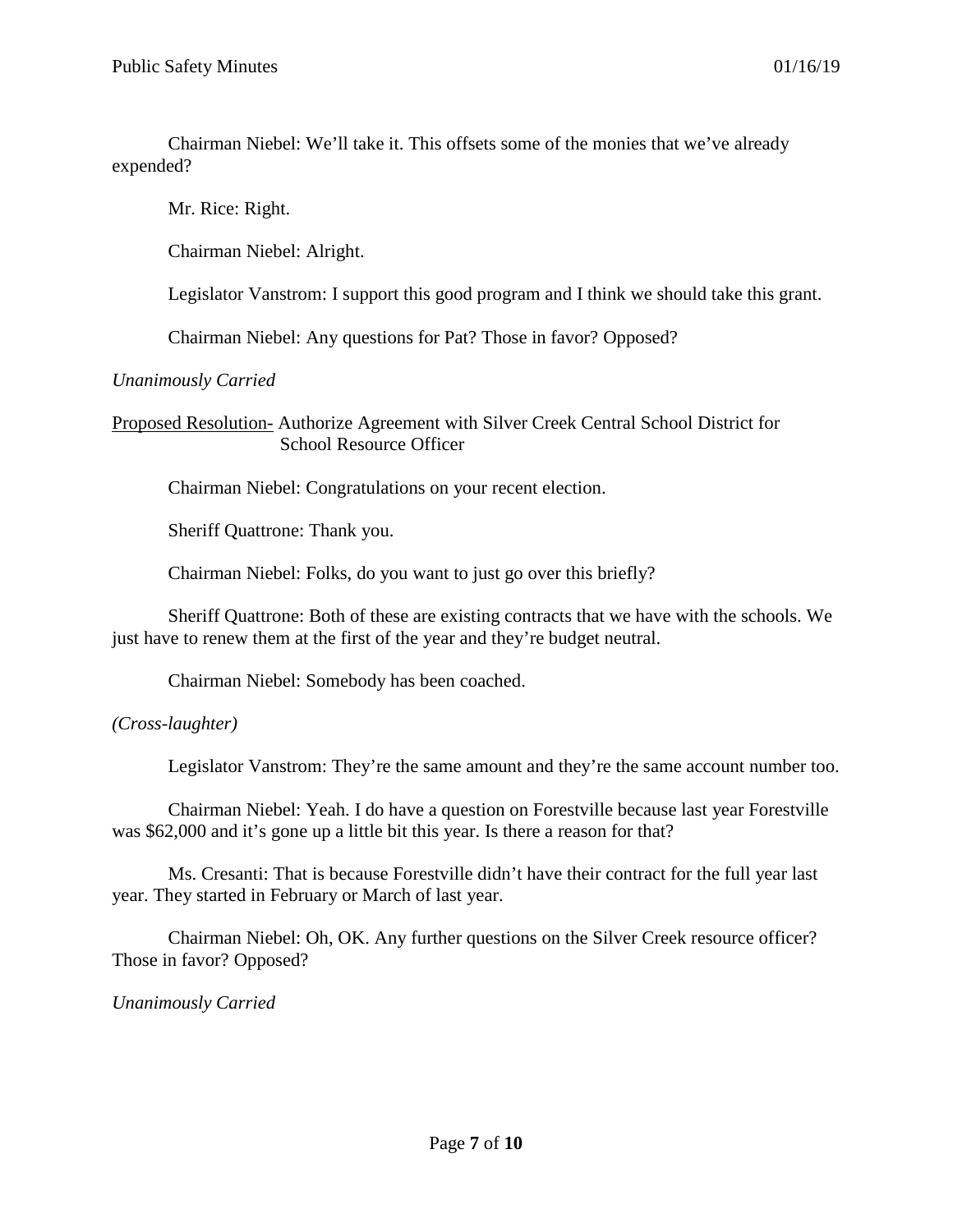Proposed Resolution- Authorize Agreement with Forestville Central School District for School Resource Officer

Chairman Niebel: This is pretty much the same thing?

Sheriff Quattrone: Yes.

Chairman Niebel: Any questions for the Sheriff's Department on that? Those in favor? Opposed?

#### *Unanimously Carried*

Proposed Resolution- Authorize Agreement with Wyoming County for Inmate Housing

Chairman Niebel: Jim, \$85 dollars per day- oh, I think this is a little different. \$170 per day for inmate under constant watch? I haven't seen one of these before.

Sheriff Quattrone: When they're under constant watch we have to have another CO sitting right there with them, so it adds to our costs.

Chairman Niebel: Twenty-four hours?

Sheriff Quattrone: However long they're on constant watch.

Chairman Niebel: Really?

Sheriff Quattrone: It could be days at a time.

Chairman Niebel: As far as the per diem thing, that's about what we've worked out in the past I think?

Ms. Cresanti: Yes. The dollar amount per day is slightly different from one of these to the other and that's simply because our board-out cost for them-

#### *(Cross-talk)*

Ms. Cresanti: We set these board-in contract proposals to match the board-out contract prices. So, whatever price they allow us to board- out at, we will board-in for them at the same rate.

Legislator Vanstrom: Does Wyoming County utilize our jail?

Sheriff Quattrone: We have- yes-

Legislator Vanstrom: Because they're pretty tiny.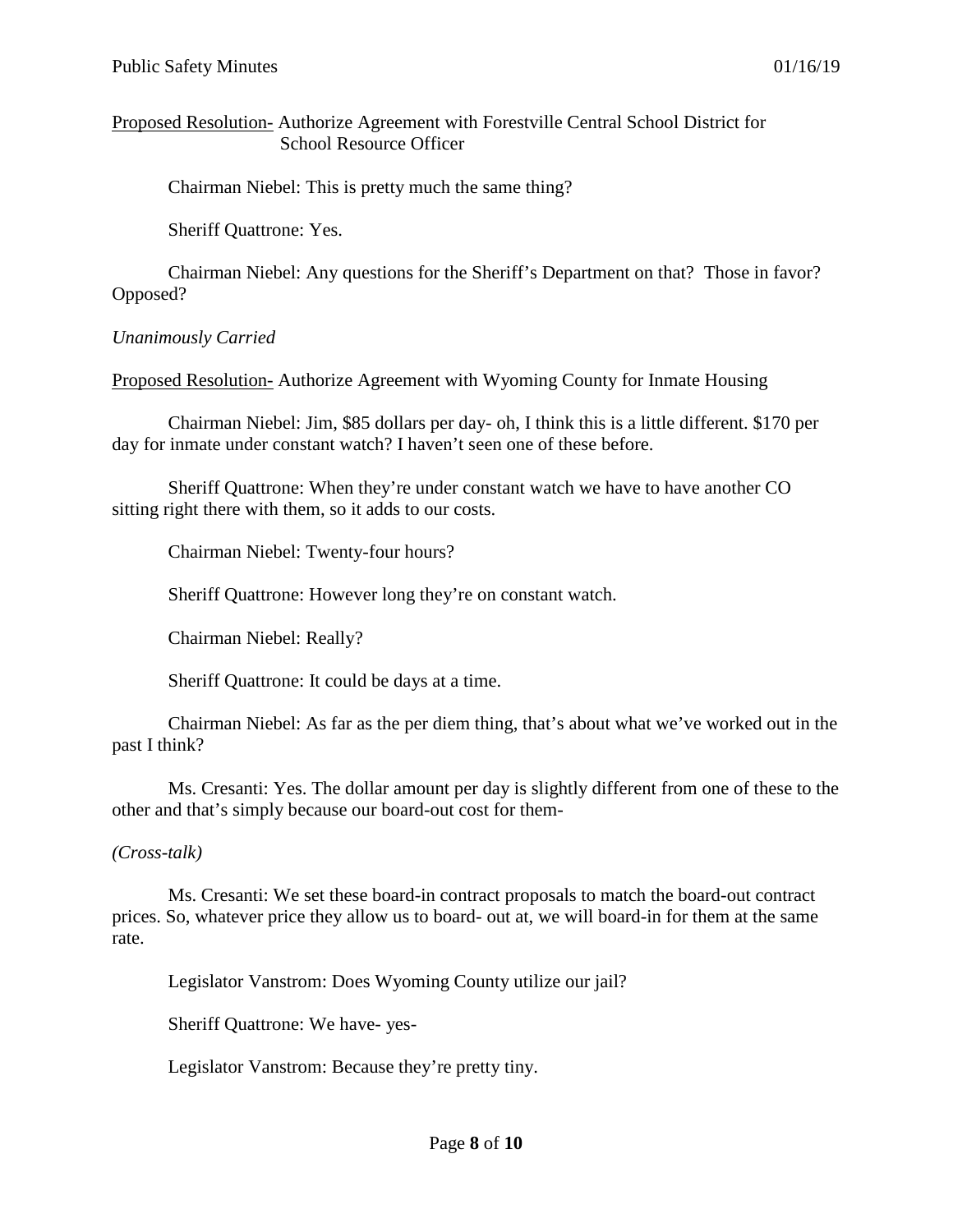Sheriff Quattrone: We have one inmate there right now from Wyoming County that happens to be on constant watch and has been the entire time he's been there.

Ms. Cresanti: And since constant watch requires the additional expense- we aren't typically in the position where we have boarded-in a lot, at least in the recent past. So, we figured it would be a good idea to include that-

Chairman Niebel: So, we have to have a second CO watching the guy?

Sheriff Quattrone: Yes.

### *(Cross-talk)*

Chairman Niebel: Any other questions for the Sheriff's Department on this one? Those in favor? Opposed?

## *Unanimously Carried*

Proposed Resolution- Authorize Agreement with Allegany County for Inmate Housing

Chairman Niebel: Pretty much the same thing, although the rate changes a little bit.

Legislator Vanstrom: Because they're closer?

## *(Cross-talk)*

Chairman Niebel: Any further questions for the Sheriff's Department?

Legislator Pavlock: Do the rates cover the costs? On the last one you said you had \$170 a day person, does that cover the cost?

Sheriff Quattrone: It would depend on if we have to call in on overtime or not. So, I think the costs sometimes are fluid, if you will.

Legislator Pavlock: So, this week it may cover it and next week it may not.

Sheriff Quattrone: Right. I think overall it's pretty close. If you look at the numbers that have been calculated of what it costs to keep somebody in a day-

Legislator Pavlock: Do you choose the inmates that you accept from them? If it's hard to have a constant watch person, can you switch?

Sheriff Quattrone: Generally, no. Sometimes what happens- we had one from Allegany County and the reason they had to bring him to ours was he was related to one of the administrators